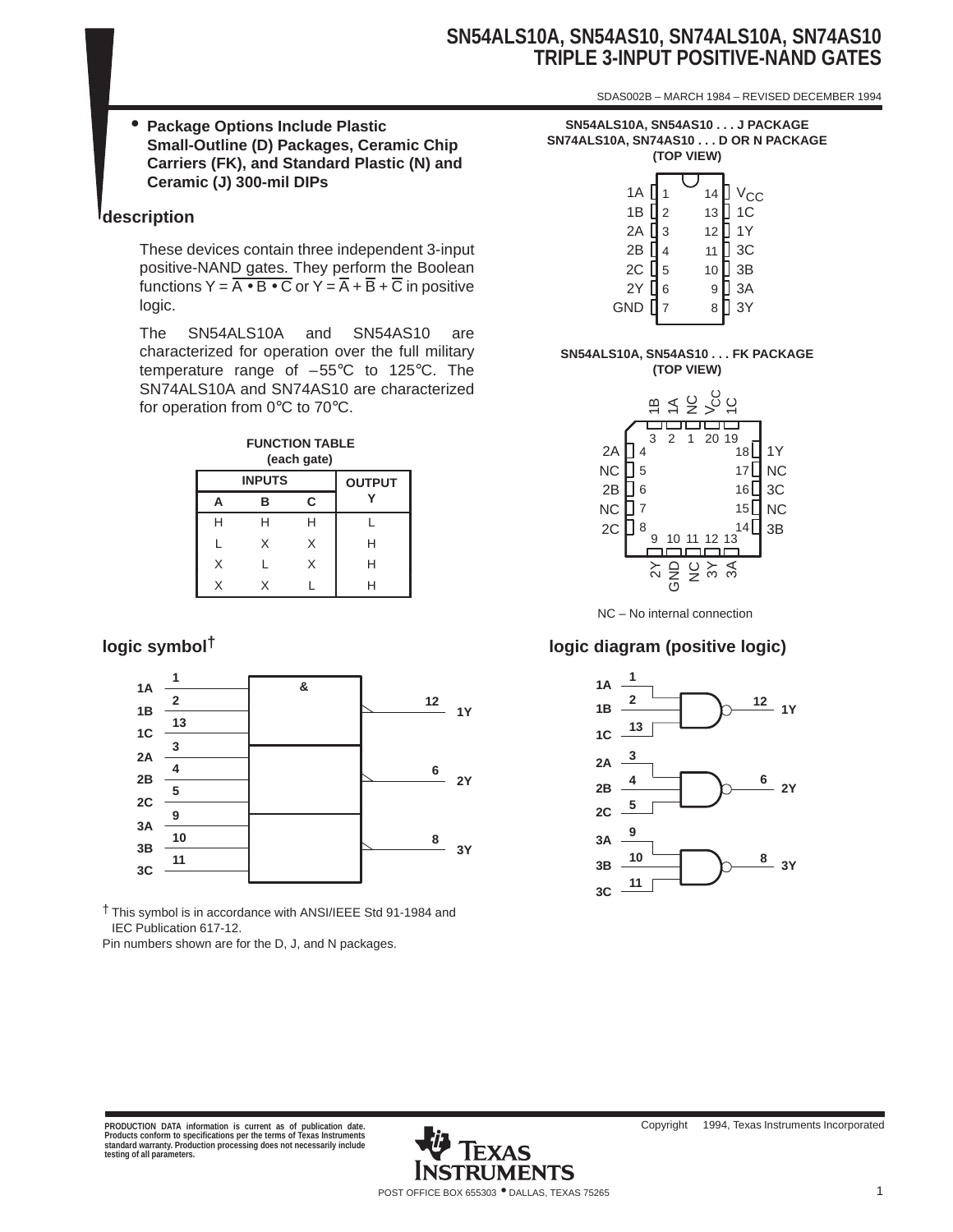# **SN54ALS10A, SN54AS10, SN74ALS10A, SN74AS10 TRIPLE 3-INPUT POSITIVE-NAND GATES**

SDAS002B – MARCH 1984 – REVISED DECEMBER 1994

## **absolute maximum ratings over operating free-air temperature range (unless otherwise noted)†**

† Stresses beyond those listed under "absolute maximum ratings" may cause permanent damage to the device. These are stress ratings only, and functional operation of the device at these or any other conditions beyond those indicated under "recommended operating conditions" is not implied. Exposure to absolute-maximum-rated conditions for extended periods may affect device reliability.

### **recommended operating conditions**

|                       |                                | SN54ALS10A     |            | SN74ALS10A       |               |            | <b>UNIT</b> |             |
|-----------------------|--------------------------------|----------------|------------|------------------|---------------|------------|-------------|-------------|
|                       |                                | <b>MIN</b>     | <b>NOM</b> | <b>MAX</b>       | <b>MIN</b>    | <b>NOM</b> | <b>MAX</b>  |             |
| V <sub>CC</sub>       | Supply voltage                 | 4.5            | 5          | 5.5              | 4.5           | 5          | 5.5         | V           |
| V <sub>IH</sub>       | High-level input voltage       | $\overline{2}$ |            |                  | $\mathcal{P}$ |            |             | V           |
|                       | Low-level input voltage        |                |            | 0.8 <sup>†</sup> |               |            | 0.8         | $\vee$      |
| $V_{IL}$              |                                |                |            | 0.7 <sup>5</sup> |               |            |             |             |
| <b>I<sub>OH</sub></b> | High-level output current      |                |            | $-0.4$           |               |            | $-0.4$      | mA          |
| <b>IOL</b>            | Low-level output current       |                |            |                  |               |            | 8           | mA          |
| <b>TA</b>             | Operating free-air temperature | $-55$          |            | 125              | O             |            | 70          | $^{\circ}C$ |

‡ Applies over temperature range –55°C to 70°C

§ Applies over temperature range 70°C to 125°C

#### **electrical characteristics over recommended operating free-air temperature range (unless otherwise noted)**

| <b>PARAMETER</b>  |                            |                         |             | SN54ALS10A |            |             | SN74ALS10A |            |             |  |
|-------------------|----------------------------|-------------------------|-------------|------------|------------|-------------|------------|------------|-------------|--|
|                   | <b>TEST CONDITIONS</b>     |                         | <b>MIN</b>  | TYP¶       | <b>MAX</b> | <b>MIN</b>  | <b>TYP</b> | <b>MAX</b> | <b>UNIT</b> |  |
| $V_{\mathsf{IK}}$ | $V_{\text{CC}} = 4.5 V,$   | $I_1 = -18$ mA          |             |            | $-1.5$     |             |            | $-1.5$     | $\vee$      |  |
| VOH               | $V_{CC}$ = 4.5 V to 5.5 V, | $I_{OH} = -0.4$ mA      | $V_{CC}$ -2 |            |            | $V_{CC}$ -2 |            |            | $\vee$      |  |
|                   | $V_{CC}$ = 4.5 V           | $I_{OL} = 4 mA$         |             | 0.25       | 0.4        |             | 0.25       | 0.4        | $\vee$      |  |
| VOL               |                            | $I_{OL} = 8 \text{ mA}$ |             |            |            |             | 0.35       | 0.5        |             |  |
|                   | $V_{CC}$ = 5.5 V,          | $V_I = 7 V$             |             |            | 0.1        |             |            | 0.1        | mA          |  |
| ŀıн               | $V_{\text{CC}} = 5.5 V,$   | $V_1 = 2.7 V$           |             |            | 20         |             |            | 20         | μA          |  |
| ЧĿ                | $V_{\text{CC}} = 5.5 V,$   | $V_1 = 0.4 V$           |             |            | $-0.1$     |             |            | $-0.1$     | mA          |  |
| $10^{#}$          | $V_{\text{CC}} = 5.5 V,$   | $V_{\Omega} = 2.25 V$   | $-20$       |            | $-112$     | $-30$       |            | $-112$     | mA          |  |
| <b>ICCH</b>       | $V_{\text{CC}} = 5.5 V,$   | $V_1 = 0$               |             | 0.32       | 0.6        |             | 0.32       | 0.6        | mA          |  |
| <b>CCL</b>        | $V_{\rm CC}$ = 5.5 V,      | $V_1 = 4.5 V$           |             | 1.2        | 2.2        |             | 1.2        | 2.2        | mA          |  |

 $\frac{1}{2}$  All typical values are at V<sub>CC</sub> = 5 V, T<sub>A</sub> = 25°C.

# The output conditions have been chosen to produce a current that closely approximates one half of the true short-circuit output current,  $I_{OS}$ .

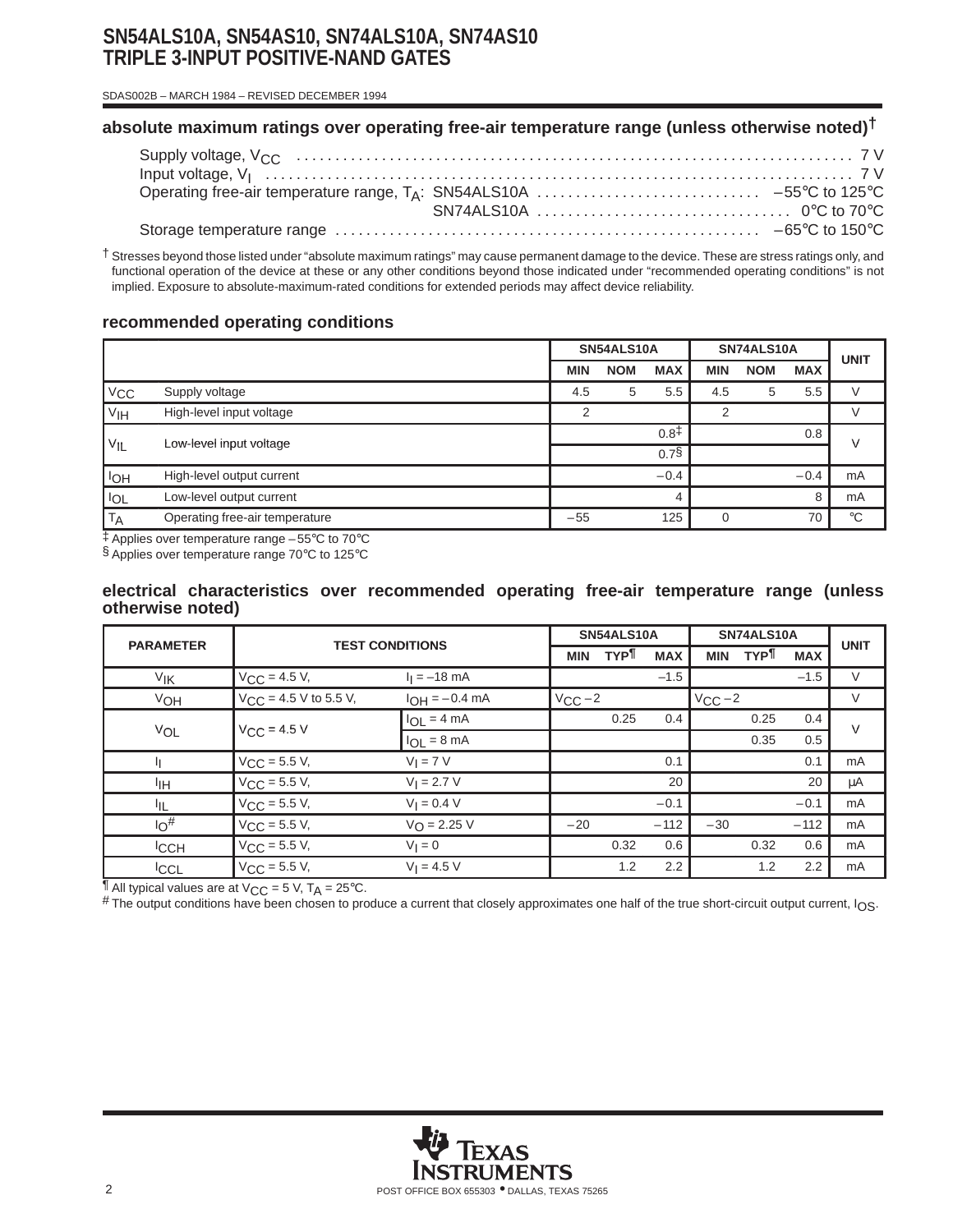# **SN54ALS10A, SN54AS10, SN74ALS10A, SN74AS10 TRIPLE 3-INPUT POSITIVE-NAND GATES**

SDAS002B – MARCH 1984 – REVISED DECEMBER 1994

## **switching characteristics (see Figure 1)**

| <b>PARAMETER</b> | <b>FROM</b><br>(INPUT) | TO<br>(OUTPUT) | $V_{CC}$ = 4.5 V to 5.5 V,<br>$C_L = 50$ pF,<br>$R_L$ = 500 $\Omega$ ,<br>$T_A$ = MIN to MAXT | <b>UNIT</b> |            |            |    |
|------------------|------------------------|----------------|-----------------------------------------------------------------------------------------------|-------------|------------|------------|----|
|                  |                        |                | SN54ALS10A                                                                                    |             | SN74ALS10A |            |    |
|                  |                        |                | <b>MIN</b>                                                                                    | <b>MAX</b>  | <b>MIN</b> | <b>MAX</b> |    |
| <sup>t</sup> PLH | A, B, or C             |                |                                                                                               | 12          | 2          | 11         | ns |
| <b>t</b> PHL     |                        |                |                                                                                               | 12          | っ          | 10         |    |

† For conditions shown as MIN or MAX, use the appropriate value specified under recommended operating conditions.

## **absolute maximum ratings over operating free-air temperature range (unless otherwise noted)‡**

‡ Stresses beyond those listed under "absolute maximum ratings" may cause permanent damage to the device. These are stress ratings only, and functional operation of the device at these or any other conditions beyond those indicated under "recommended operating conditions" is not implied. Exposure to absolute-maximum-rated conditions for extended periods may affect device reliability.

### **recommended operating conditions**

|                 |                                | <b>SN54AS10</b> |            | <b>SN74AS10</b> | <b>UNIT</b> |            |            |               |
|-----------------|--------------------------------|-----------------|------------|-----------------|-------------|------------|------------|---------------|
|                 |                                | <b>MIN</b>      | <b>NOM</b> | <b>MAX</b>      | MIN         | <b>NOM</b> | <b>MAX</b> |               |
| $V_{\rm CC}$    | Supply voltage                 | 4.5             | 5          | 5.5             | 4.5         | 5          | 5.5        | $\mathcal{L}$ |
| V <sub>IH</sub> | High-level input voltage       | っ               |            |                 | ⌒           |            |            |               |
| $V_{IL}$        | Low-level input voltage        |                 |            | 0.8             |             |            | 0.8        |               |
| loh             | High-level output current      |                 |            | $-2$            |             |            | $-2$       | mA            |
| <b>IOL</b>      | Low-level output current       |                 |            | 20              |             |            | 20         | mA            |
| T <sub>A</sub>  | Operating free-air temperature | $-55$           |            | 125             |             |            | 70         | $^{\circ}C$   |

### **electrical characteristics over recommended operating free-air temperature range (unless otherwise noted)**

| <b>PARAMETER</b> | <b>TEST CONDITIONS</b>     |                         |             | <b>SN54AS10</b> |            |             | <b>SN74AS10</b> |            |             |  |
|------------------|----------------------------|-------------------------|-------------|-----------------|------------|-------------|-----------------|------------|-------------|--|
|                  |                            |                         | <b>MIN</b>  | <b>TYPS</b>     | <b>MAX</b> | <b>MIN</b>  | <b>TYPS</b>     | <b>MAX</b> | <b>UNIT</b> |  |
| V <sub>IK</sub>  | $V_{CC}$ = 4.5 V,          | $I_1 = -18$ mA          |             |                 | $-1.2$     |             |                 | $-1.2$     | V           |  |
| VOH              | $V_{CC}$ = 4.5 V to 5.5 V, | $I_{OH} = -2 mA$        | $V_{CC}$ -2 |                 |            | $V_{CC}$ -2 |                 |            | V           |  |
| VOL              | $V_{CC} = 4.5 V,$          | $I_{OL}$ = 20 mA        |             | 0.35            | 0.5        |             | 0.35            | 0.5        | V           |  |
| Щ                | $V_{CC}$ = 5.5 V,          | $V_I = 7 V$             |             |                 | 0.1        |             |                 | 0.1        | mA          |  |
| ŀщ               | $V_{CC}$ = 5.5 V,          | $V_1 = 2.7 V$           |             |                 | 20         |             |                 | 20         | μA          |  |
| ЧL               | $V_{CC}$ = 5.5 V,          | $V_1 = 0.4 V$           |             |                 | $-0.5$     |             |                 | $-0.5$     | mA          |  |
| $I_{\bigcirc}$   | $V_{CC}$ = 5.5 V,          | $V_{\text{O}} = 2.25 V$ | $-30$       |                 | $-112$     | $-30$       |                 | $-112$     | mA          |  |
| <b>ICCH</b>      | $V_{CC}$ = 5.5 V,          | $V_1 = 0$               |             | 1.5             | 2.4        |             | 1.5             | 2.4        | mA          |  |
| <b>ICCL</b>      | $V_{\rm CC}$ = 5.5 V,      | $V_1 = 4.5 V$           |             | 8.1             | 13         |             | 8.1             | 13         | mA          |  |

§ All typical values are at  $V_{CC}$  = 5 V, T<sub>A</sub> = 25°C.

¶ The output conditions have been chosen to produce a current that closely approximates one half of the true short-circuit output current, IOS.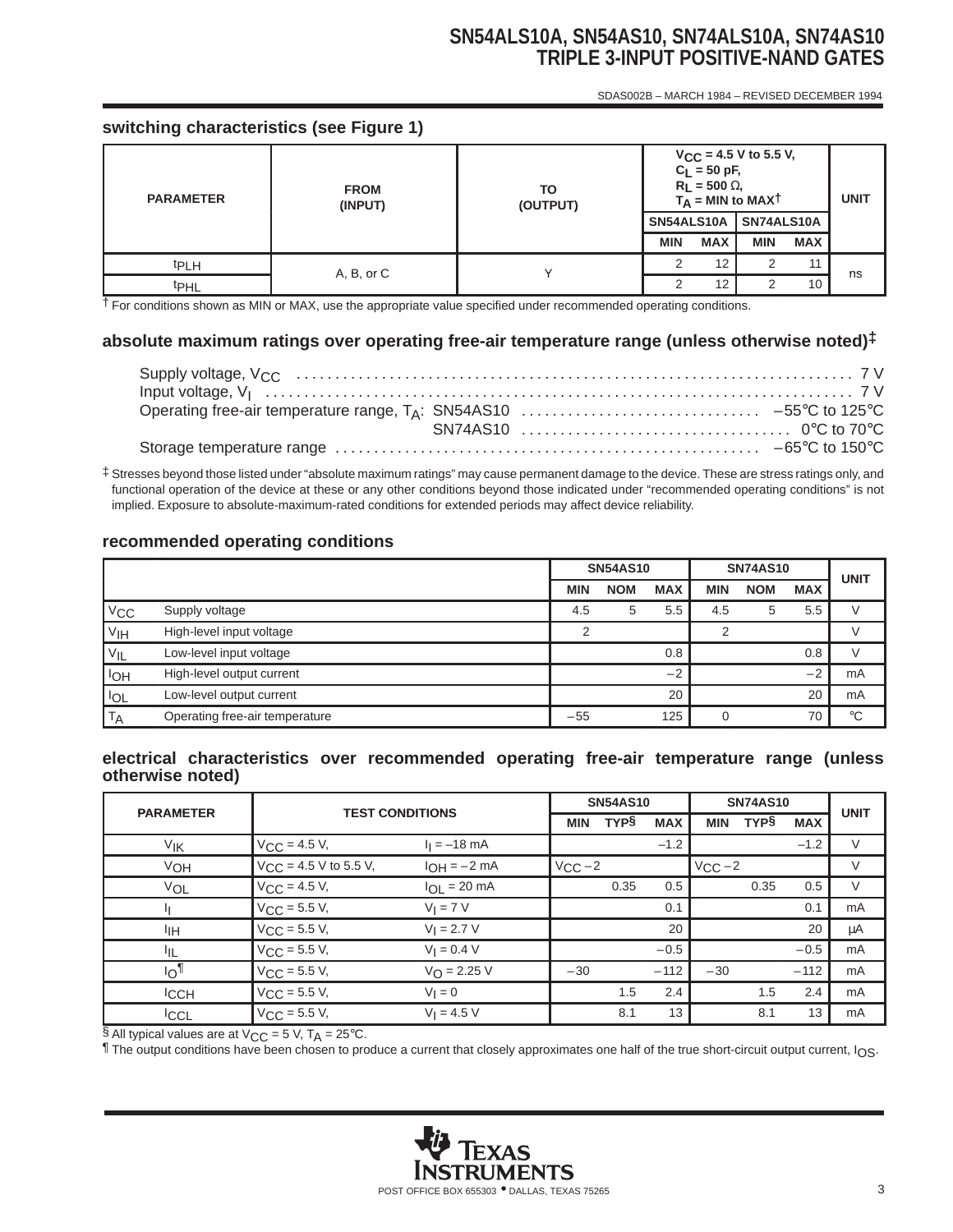# **SN54ALS10A, SN54AS10, SN74ALS10A, SN74AS10 TRIPLE 3-INPUT POSITIVE-NAND GATES**

SDAS002B – MARCH 1984 – REVISED DECEMBER 1994

## **switching characteristics (see Figure 1)**

| <b>PARAMETER</b> | <b>FROM</b><br>(INPUT) | ТО<br>(OUTPUT) | $V_{CC}$ = 4.5 V to 5.5 V,<br>$C_L = 50$ pF,<br>$R_L$ = 500 $\Omega$ ,<br>$T_A$ = MIN to MAXT | <b>UNIT</b> |                 |            |     |    |
|------------------|------------------------|----------------|-----------------------------------------------------------------------------------------------|-------------|-----------------|------------|-----|----|
|                  |                        |                | <b>SN54AS10</b>                                                                               |             | <b>SN74AS10</b> |            |     |    |
|                  |                        |                | <b>MIN</b>                                                                                    | <b>MAX</b>  | <b>MIN</b>      | <b>MAX</b> |     |    |
| <sup>t</sup> PLH | A, B, or C             |                |                                                                                               | 5           |                 | 4.5        |     |    |
| <b>t</b> PHL     |                        |                |                                                                                               |             | 5               |            | 4.5 | ns |

† For conditions shown as MIN or MAX, use the appropriate value specified under recommended operating conditions.